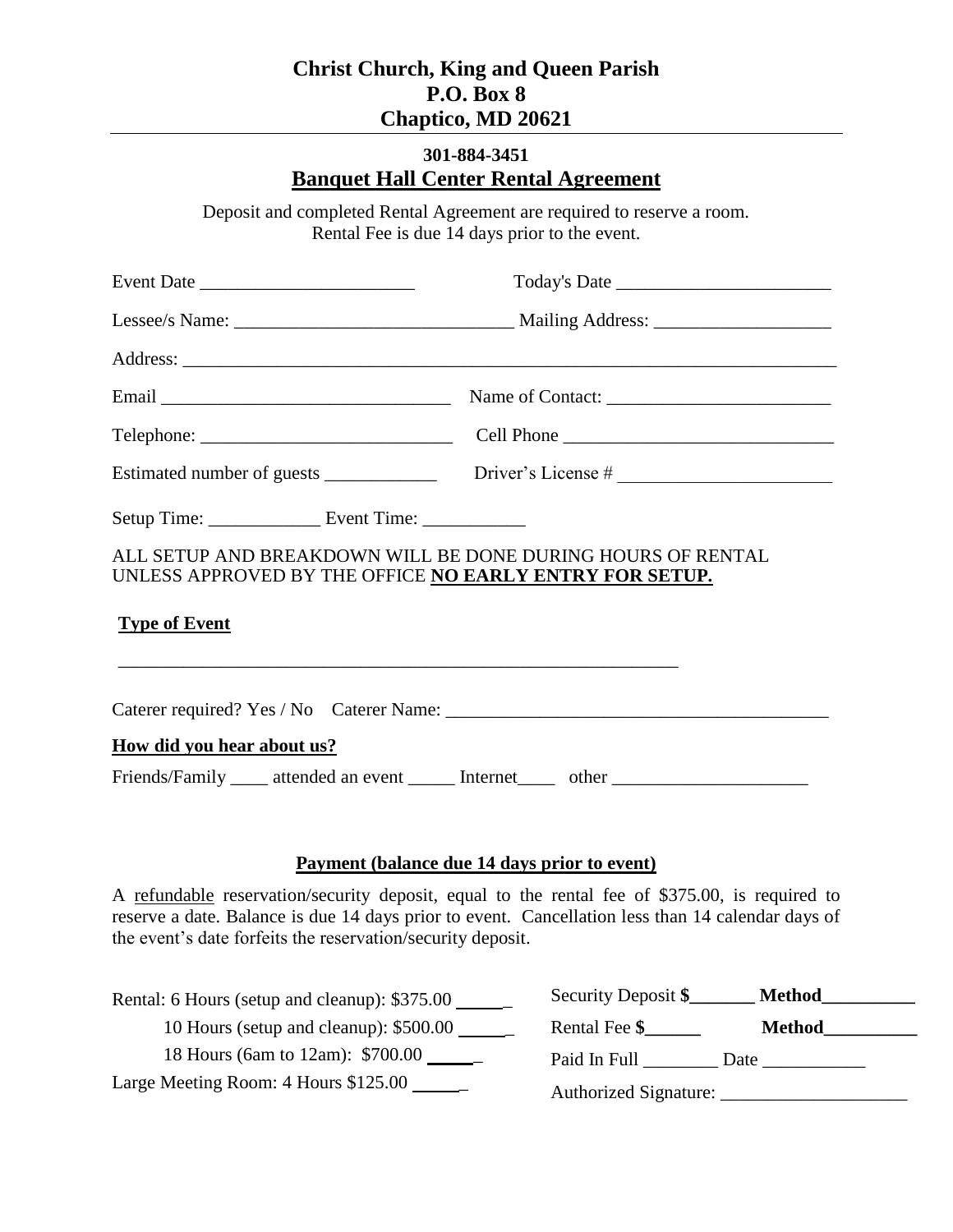| Includes: 12 Oblong 8ft Tables - Seats 8-10 people | <b>Hall Capacity</b>                |
|----------------------------------------------------|-------------------------------------|
| 18 Round 5ft Tables - Seats 6-8 people             | $\ \ $ Maximum # Seats/Tables 115   |
| 115 Chairs                                         | $\  \ $ Maximum # Theatre Style 250 |

In case of emergency, please contact Christopher Jubinski at (410) 253-3664 or Brad Reeves at (301) 904-5234

### **TERMS AND CONDITIONS**

**Christ Episcopal Church, in Chaptico, is a vibrant and living community of faith. We are glad that you are considering using the Parish Hall Center for your event or activity. We ask that you show due reverence and care for this place, and experience a joyful and blessed occasion here. This agreement is for the rental and/or other services described herein of the Christ Church Parish Hall Center only. The Lessee agrees to the following terms and conditions:**

### **SECURITY DEPOSIT REIMBURSEMENT**

On the next business day following the event, the rental space will be evaluated to ensure cleanliness accordingly to the contract, all equipment is returned properly and confirm that all codes of behavior & contract rules were followed, and the return of the rental key. Security deposit will then be mailed to the Lessee's address.

The Lessee acknowledges and accepts full responsibility for any damages or expenses incurred by the Lessor as a result of Lessee's use of the leased premises and for any damages caused to the leased premises or Lessor's personal property, by Lessee, its guests, agents, employees, or invitees. Nothing herein shall prevent Lessor from recovering damages suffered by it, in excess of the amount of the deposit fee, by appropriate legal action against Lessee. If such legal action is necessary, the Lessee shall pay Lessor's reasonable attorney fees and costs of litigation.

#### **KITCHEN APPLIANCES**

- $\triangleright$  The cleaning of the kitchen appliances, if used by anyone other than the church's caterer, is the responsibility of the Lessee.
- $\triangleright$  Lessee is responsible to ensure that all gas pilots have been shut off before departure.

### **INSURANCE & LIABILITY**

Christ Church is not responsible for any accident, injury, or personal or organizational property left, lost, damaged or stolen in or on the Parish Hall Center building, grounds or parking areas. It is the sole responsibility of the Lessee to obtain insurance if Lessee determines necessary. Lessee initial **Lessee** 

- $\triangleright$  Lessee is responsible for all claims for repair or damage to church property during time of rental caused by Lessee, an agent, employer or sub-contractor, including caterer.
- $\triangleright$  Lessee is responsible for loss removal of furnishings or supplies during the time of rental.
- $\triangleright$  Lessee shall provide adequate insurance against claims arising from a wrongful death, personal injury, property damage and other liabilities including food poisoning.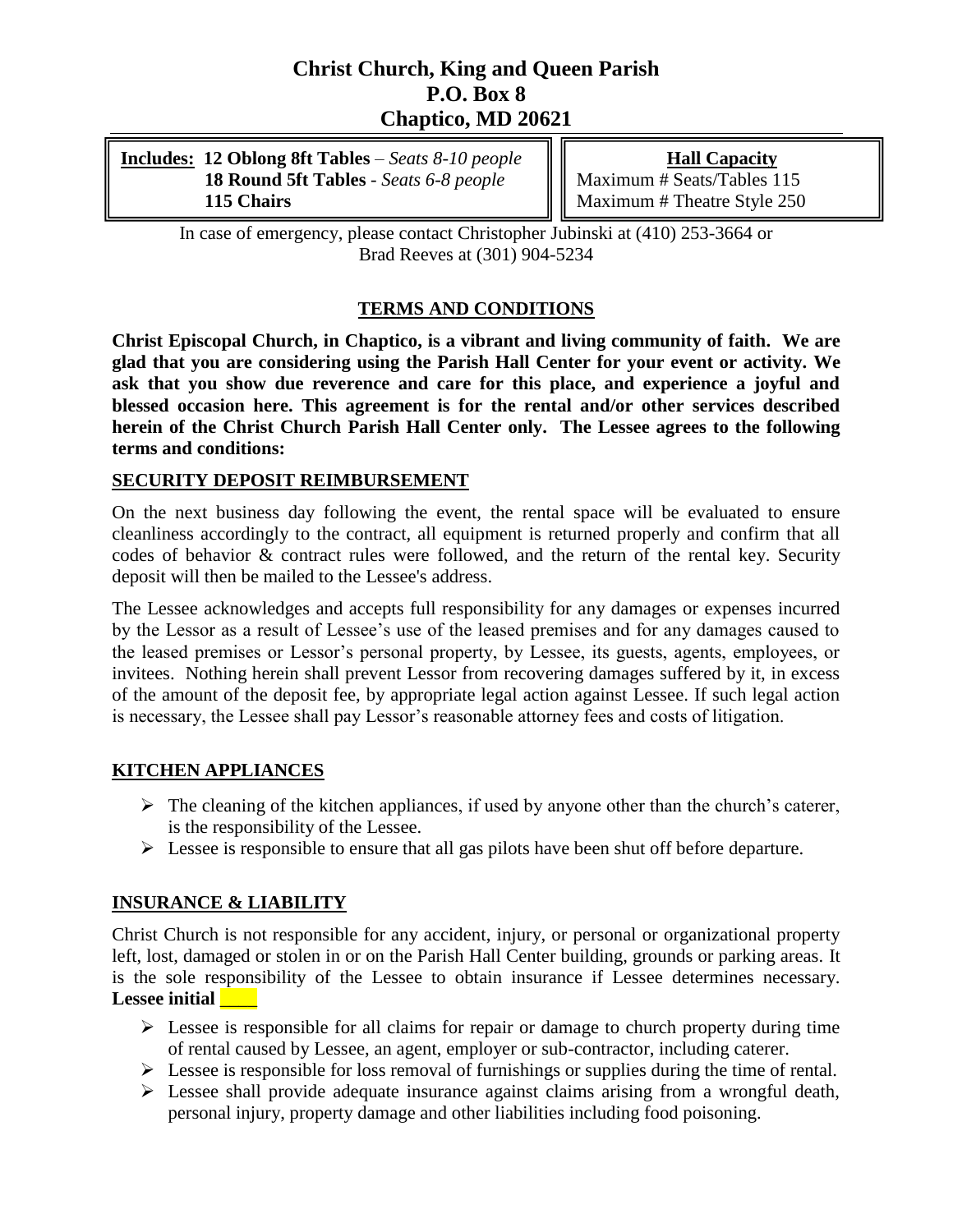- $\triangleright$  Lessee shall require caterers to be adequately insured against claims arising from a wrongful death, personal injury, property damage and other liabilities including food poisoning. *Check your Home Owner's Insurance; as it generally covers all accidents.*
- $\triangleright$  Nothing herein shall prevent Lessee from recovering damages suffered by it, in excess of the amount of the deposit fee, by appropriate legal action against Lessee. If such legal action is necessary, the Lessee shall pay Lessor's reasonable attorney fees and costs of litigations.

### **DECORATIONS AND FURNITURE**

- Decorations will be limited to table decorations and free standing decorations. **NO DECORATIONS WILL BE APPLIED TO CEILINGS OR WALLS**.
- > NAILS, SCREWS, GLUES OR OTHER ADHESIVES, WHICH MAY MARK THE WALLS, FLOOR OR CEILINGS, **MAY NOT BE USED**.
- $\triangleright$  Any potentially combustible decorations must be fire resistant, and evergreens must be sprayed with retardant.
- $\triangleright$  Decorations, furniture and wall hangings in place at the time of rental may not be altered or removed without the prior consent of the Parish Administrator and Facilities Team.
- $\triangleright$  Table and chair racks are to remain in storage room at all times.
- **There will be a \$50 forfeiture fee deducted from the security deposit for any tables/chairs not restocked according to diagram attached to this contract.**
- $\triangleright$  If policies are not followed, you will forfeit your security deposit.

\_\_\_\_\_\_\_\_\_\_\_\_ **Please initial that you have read and agree to withhold your security deposit if paint is ripped off walls or tape and adhesives are stuck to the Parish hall walls.**

#### **CODES OF BEHAVIOR**

- $\triangleright$  Lessee is responsible to maintaining peace and good order at all times.
- $\triangleright$  The Lessee is responsible for making sure that the attendees of the contracted event stay in the assigned area, unless authorized by the Facility Coordinator.
- $\triangleright$  All activities in the Parish Hall Center will cease by 12am.
- $\triangleright$  Lessee is responsible for the supervision of children while on premises.
- $\triangleright$  Lessee holds responsibility for decorations, trash and clean-up policy.
- **SMOKING: Absolutely no smoking** is allowed in the Parish Hall Center.

#### **TRASH AND CLEAN-UP**

- $\triangleright$  Lessee will upon conclusion of event return all tables and chairs to storage room, chairs and tables should be placed neatly on the racks as originally found, bathrooms cleaned and the hall floor swept clean of any trash or dirt.
- $\geq$  Lessee will upon conclusion of event remove all decorations, turn off all lights and any special equipment, and close and lock all windows, and doors where specified. Return the hall to its original order prior to event.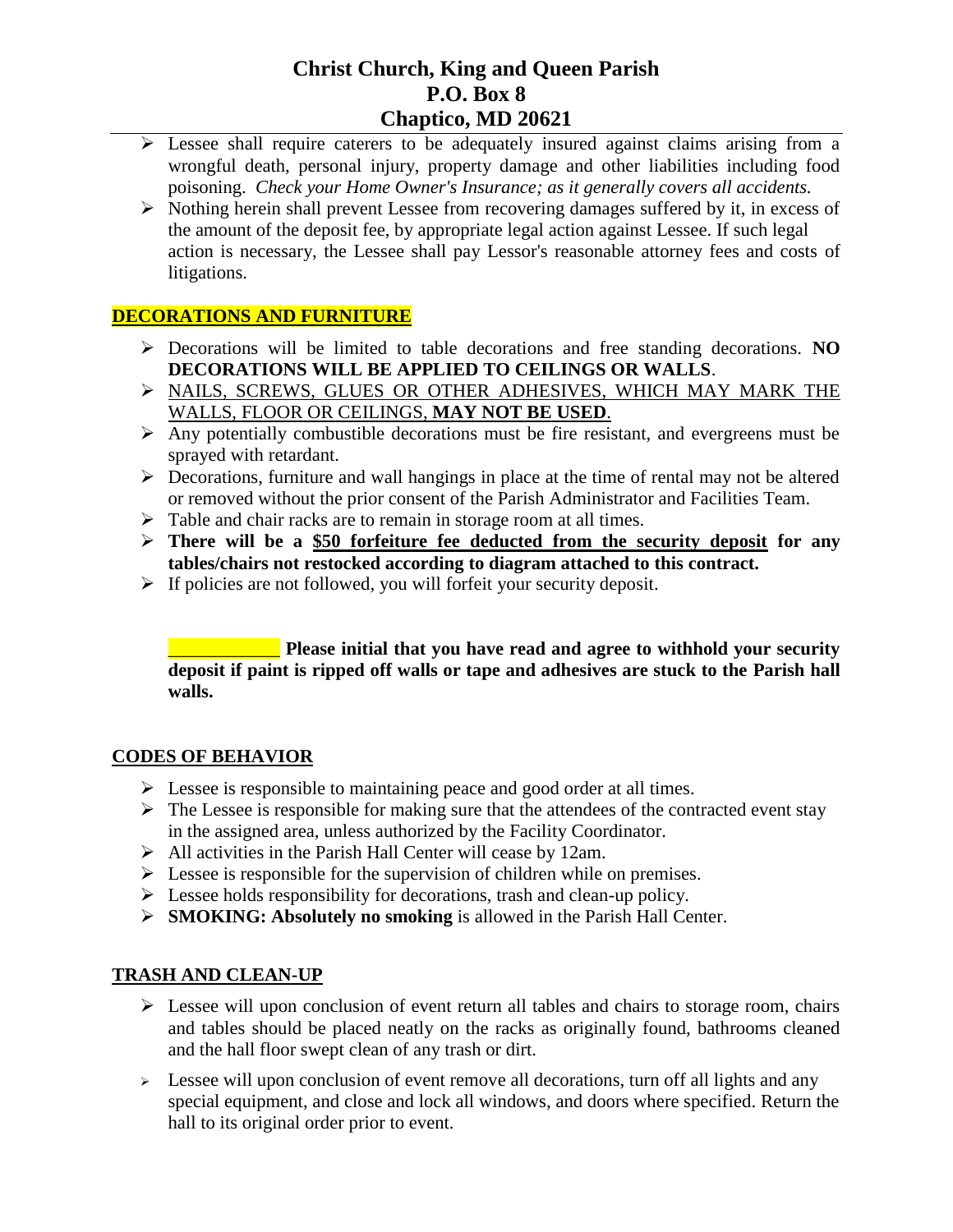**The Lessee is to remove all trash from the Parish Hall Center property immediately following the event and should place it in the trash bin located behind the building**.

### **PARKING**

Vehicles (including delivery and / or caterer's trucks) are only allowed on Parish Hall grounds and not beyond the parking lot area.

**I,\_\_\_\_\_\_\_\_\_\_\_\_\_\_\_\_\_\_\_\_\_\_\_\_\_\_lessee of Christ Church , King and Queen Parish Hall, on the above noted event date, have read and agree to adhere to the Decorating, Clean-Up, Parking, Re-Stocking of Furniture and Kitchen terms and conditions. Forfeit of security/reservation deposit will occur if terms and conditions are not followed.**

**Signature**

**\_\_\_\_\_\_\_\_\_\_\_\_\_\_\_\_\_\_\_\_\_\_\_\_\_\_\_\_\_\_\_\_\_\_\_**